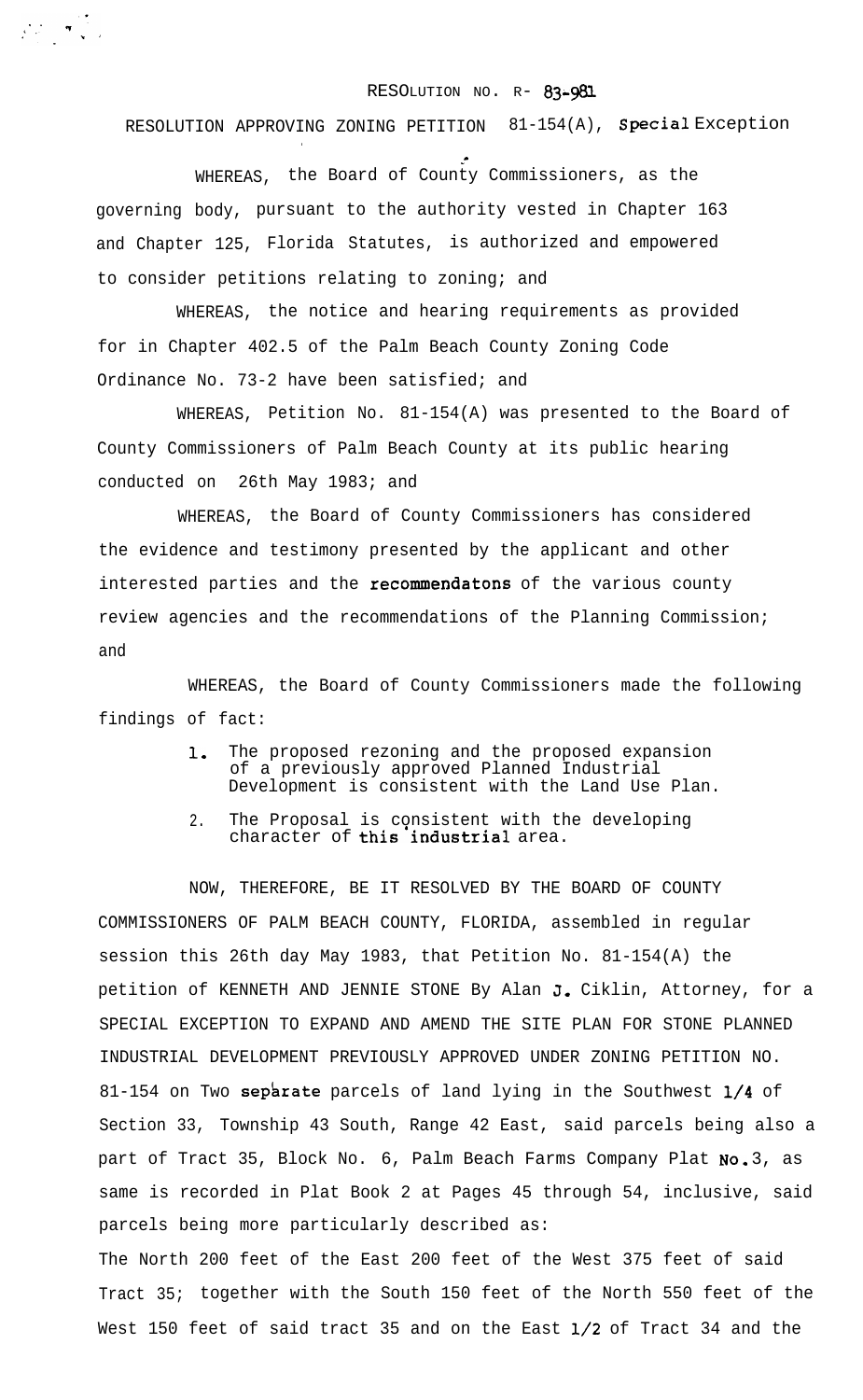West 670.00 feet of Tract 35, all lying in Block 6, Palm Beach Farms Company Plat No. 3, in Section 33, Township 43 South, Range 42 East, as recorded in Plat Book 2, Pages 45 through 54, inclusive, together with the North 200 feet Of the East 200 feet Of the West 375 feet, and the South 150 feet of the North 550 feet of the West 150 feet of said Tract 35. Said property located on the east side of Florida's Turnpike and on the north side of Hooper Road (Wallis Street) was approved as advertised subject to the following conditions:

- 1. The developer shall construct at the intersection of *Southern* Boulevard and the project's entrance road prior to the issuance of a Certificate Of Occupancy:<br>**a.** left t  $b.$ left turn lane, west approach left turn lane, north approach
- 2. The property owner shall confirm legal access to the site prior to Site Plan approval.
- 3. The developer shall construct paved access to the site from S.R.80.
- 4. The development must retain onsite 85% of the storm water runoff generated by a three (3) year storm per requirements **of** the *Permit* Section, Land Development Division.
- 5. Petitioner shall contribute Ten Thousand Seven Hundred and Twenty-Five Dollars (\$10,725.00) toward the cost of meeting this project's direct and identifiable traffic impact, to be paid at the rate of \$62.50 per 1,000 square feet of warehouse area at the time of issuance of building permits.
- 6. The developer will take reasonable precautions during the development of this project to insure that fugitive particulates (dust particles) from this project do not become a nuisance to neighboring properties.
- 7. The developer will take necessary precautions to insure there will be no pollutant runoff from this project to adjacent or nearby surface waters.
- 8. Use of this site shall be limited to only those activities permitted in the IL District which are consistent with the parking provisions of this development. NO outdoor repair *or* storage shall be permitted,

 $\texttt{Commissjoner}$  Spillias , moved for approval of the petition. The motion was seconded by Commissioner Wilken, and upon being put to  $a$  vote, the vote was

as follows:

 $\begin{bmatrix} \mathbf{r}_\mathbf{u} & \mathbf{r}_\mathbf{u} \\ \mathbf{r}_\mathbf{u} & \mathbf{r}_\mathbf{u} \end{bmatrix} = \begin{bmatrix} \mathbf{r}_\mathbf{u} \\ \mathbf{r}_\mathbf{u} \end{bmatrix}$ 

Peggy E. Evatt, Chairman -- AYE &fi'."Spilliti&';'Vice Chairman -- **APE** F Dennis P. Koehler, Member -- ABSENT<br>Dorothy Wilken, Member -- AYE Dorothy Wilken, Member -- AYE<br>Bill Bailey, Member -- ABSENT Bill Bailey, Member

The foregoing resolution was declared duly passed and